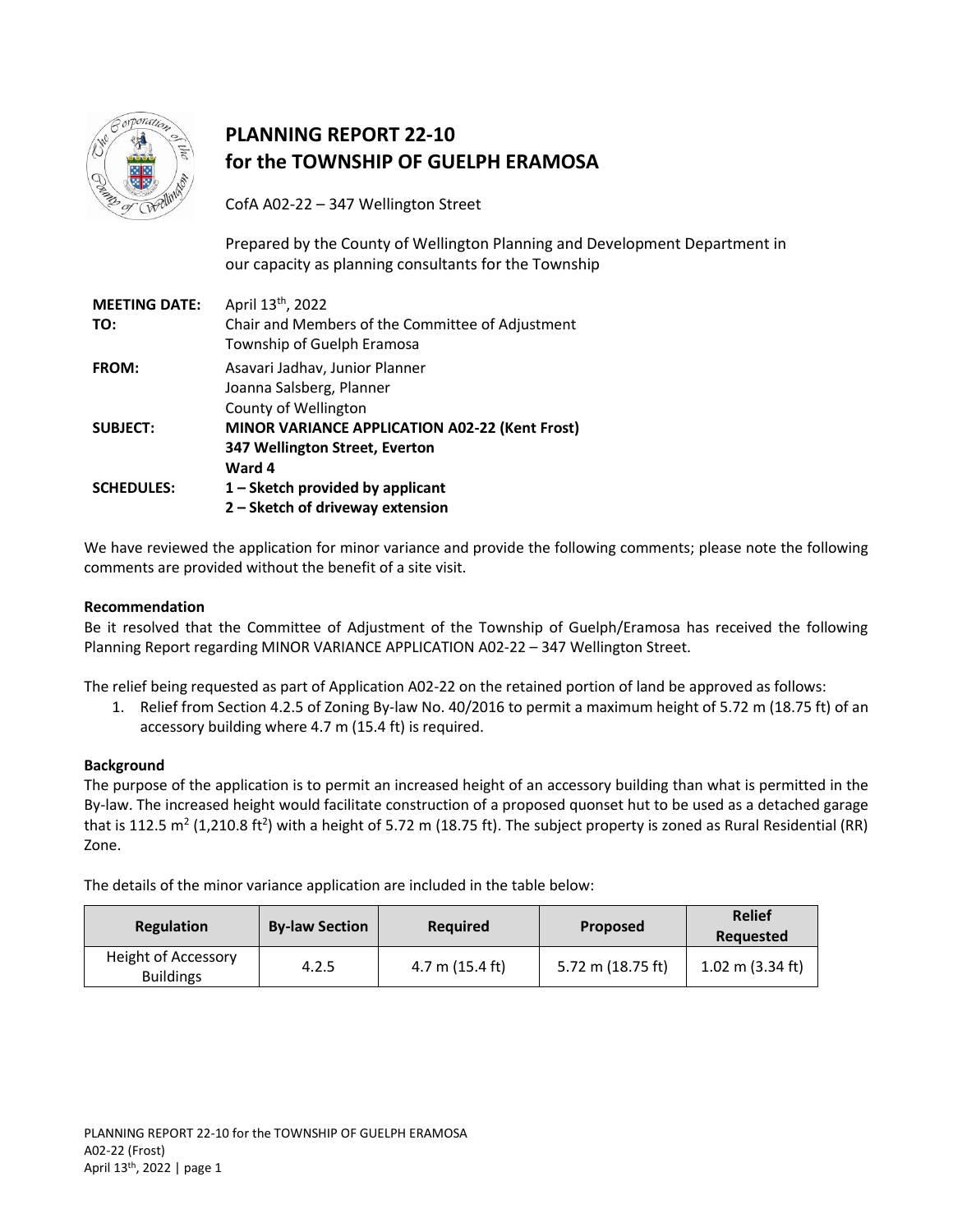# **Figure 1 - Subject property**



Our discussion of this application relative to the four tests under the Planning Act is as follows:

| <b>Four Tests</b>                                 | <b>Discussion:</b>                                                                                                                                                                                                                                                                                                                                                                                                                                                                                                                                                                                                                                                                                                                                                                                                                                                                                                                                                                                                  |
|---------------------------------------------------|---------------------------------------------------------------------------------------------------------------------------------------------------------------------------------------------------------------------------------------------------------------------------------------------------------------------------------------------------------------------------------------------------------------------------------------------------------------------------------------------------------------------------------------------------------------------------------------------------------------------------------------------------------------------------------------------------------------------------------------------------------------------------------------------------------------------------------------------------------------------------------------------------------------------------------------------------------------------------------------------------------------------|
| That the requested variance is minor<br>in nature | We would consider the variance minor in terms of impact to the<br>$\bullet$<br>surrounding neighbourhood.<br>The applicant is requesting to construct a 112.5 $m2$ garage with a<br>$\bullet$<br>quonset hut design. The applicant has indicated that the<br>proposed garage will replace the existing garden shed. The<br>proposed increased height of 5.72 m (18.75 ft) would facilitate<br>the parking of a RV trailer.<br>The quonset hut is located behind the main dwelling.<br>$\bullet$<br>Section 4.2.5 of the By-law permits the height of an Accessory<br>٠<br>Building to be 4.7 m. The proposed Accessory Building (detached<br>garage) exceeds the maximum permitted height.<br>Height is calculated based on roof style and type. In this case, the<br>$\bullet$<br>measurement is from finished grade to the peak of the proposed<br>building.<br>The applicant has indicated that it is their intent to extend the<br>$\bullet$<br>driveway further into the property (Attachment 2) for access to |

PLANNING REPORT 22-10 for the TOWNSHIP OF GUELPH ERAMOSA A02-22 (Frost) April 13<sup>th</sup>, 2022 | page 2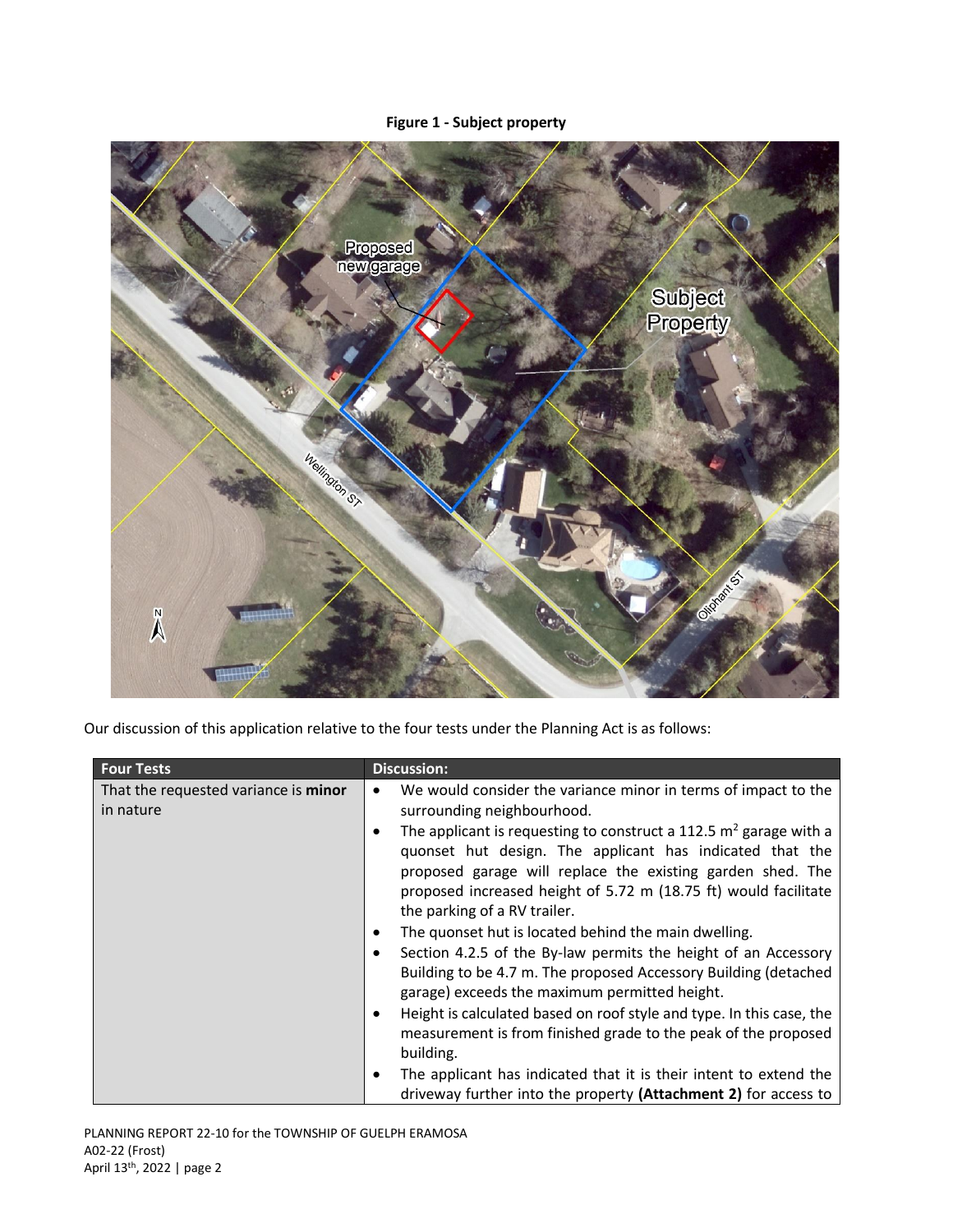|                                                                                                                 | the proposed garage.                                                                                                                                                                                                                                                                                                                                                                                                                                                                                                                                                                                                                                                                                                                                                                                                                                                                                                                                                                                                                                                                                                                                                                                                                                                                                                                                                                                                                                                                                                                                                                                                                                                                                                                                                                                    |
|-----------------------------------------------------------------------------------------------------------------|---------------------------------------------------------------------------------------------------------------------------------------------------------------------------------------------------------------------------------------------------------------------------------------------------------------------------------------------------------------------------------------------------------------------------------------------------------------------------------------------------------------------------------------------------------------------------------------------------------------------------------------------------------------------------------------------------------------------------------------------------------------------------------------------------------------------------------------------------------------------------------------------------------------------------------------------------------------------------------------------------------------------------------------------------------------------------------------------------------------------------------------------------------------------------------------------------------------------------------------------------------------------------------------------------------------------------------------------------------------------------------------------------------------------------------------------------------------------------------------------------------------------------------------------------------------------------------------------------------------------------------------------------------------------------------------------------------------------------------------------------------------------------------------------------------|
| That the intent and purpose of the<br>Zoning By-law is maintained                                               | The subject property is zoned Rural Residential (RR).<br>$\bullet$<br>The proposed variance for increased height is only applicable to<br>$\bullet$<br>the detached garage (accessory building) and will allow for the<br>construction of a detached garage, which is a permitted use in RR<br>Zone.<br>The height of a building is measured differently for different roof<br>styles and types. For gabled, hip, gambrel, and some one-slope<br>roofs height is measured to the midpoint between the eaves and<br>ridge, for mansard roofs it is measured to the ridge, and for a flat<br>roof height is measured to the highest point of the roof structure<br>or parapet wall.<br>Based on the definition of height and building design height has<br>$\bullet$<br>been measured from the finished grade of the centre of the front<br>of the building and the highest point of the roof structure.<br>For structures with the same ridge height as the proposed garage,<br>$\bullet$<br>but with a different roof structure, the building height<br>measurement would be measured differently.<br>Through the review of the application, it was identified that there<br>$\bullet$<br>is an existing garden shed on the subject property. The applicant<br>has indicated that the proposed garage will replace the existing<br>garden shed.<br>The proposed garage meets other setback requirements,<br>including the interior lot line of the neighbouring property to the<br>north-west where a setback of 1.52 m is proposed and a minimum<br>setback of 1.2 m is required.<br>The applicant has indicated that it is their intent to extend the<br>$\bullet$<br>driveway to provide access to the proposed garage. The extension<br>meets the requirements of Section 5.1.10.3.2 of the by-law. |
| That the general intent and purpose<br>of the Official Plan is maintained                                       | The property is designated as Urban Centre (Everton) within the<br>$\bullet$<br>County of Wellington Official Plan.<br>Single detached dwellings are permitted within Hamlets.<br>$\bullet$                                                                                                                                                                                                                                                                                                                                                                                                                                                                                                                                                                                                                                                                                                                                                                                                                                                                                                                                                                                                                                                                                                                                                                                                                                                                                                                                                                                                                                                                                                                                                                                                             |
| That the variance is desirable for the<br>appropriate development and use of<br>the land, building or structure | The subject property is bounded by residential uses to the north,<br>east and south, and agricultural uses to the west and is located<br>within the Hamlet of Everton.<br>The variance would facilitate the construction of a new accessory<br>$\bullet$<br>building (detached garage) in addition to the existing dwelling<br>with an attached garage on the subject lands.<br>The increased height is to facilitate parking of a RV trailer.<br>$\bullet$<br>The proposed accessory building meets the required setbacks and<br>$\bullet$<br>is located behind the main dwelling.<br>The quonset design of the structure without eaves results in a<br>$\bullet$<br>height measurement to the highest point of the building (ridge),<br>whereas other buildings with the same height, but different roof<br>structure, result in a lower overall height due to the By-law's<br>definition of height.<br>The proposed variance is appropriate development and desirable                                                                                                                                                                                                                                                                                                                                                                                                                                                                                                                                                                                                                                                                                                                                                                                                                                |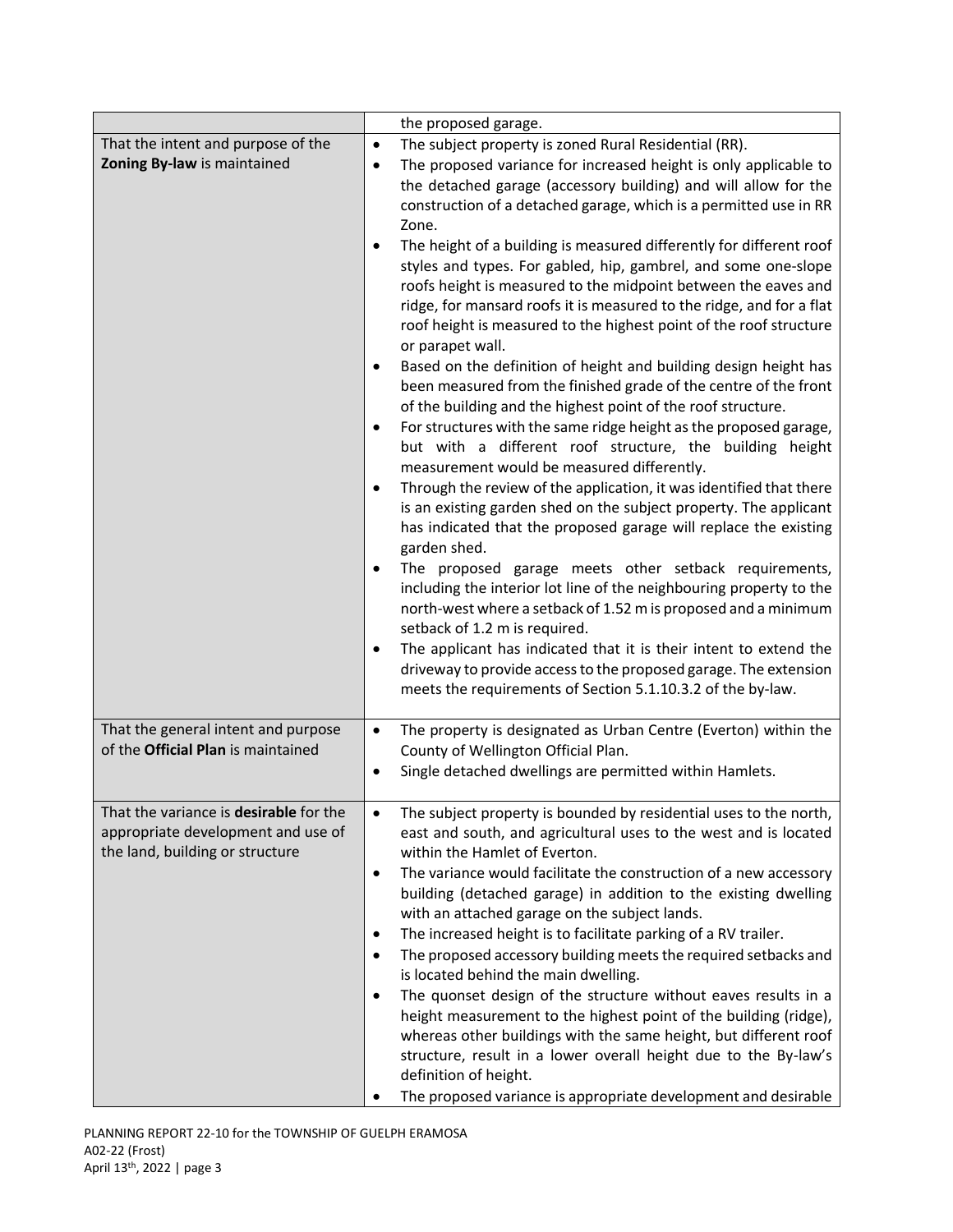|  | for the use<br>land.<br>the<br>≘of |
|--|------------------------------------|
|--|------------------------------------|

#### **Agency Comments**

- **•** Building Department: No comments.
- **GRCA:** No objection.
- **Public Works:** No comments.
- **•** Fire Department: No concerns.
- **Wellington Source Water Protection:** Since this property is not located in a vulnerable area (wellhead protection area, issues contributing area, intake protection zone etc.), the application can be screened out and it does not require a Section 59 notice under the *Clean Water Act*.

### **Conclusion**

The minor variance application would maintain the general intent and purpose of the Official Plan and Zoning By-law, and is desirable and appropriate for the development of the subject property, planning Staff have no concerns with this application.

Respectfully submitted

County of Wellington Planning and Development Department

**\_\_\_\_\_\_\_\_\_\_\_\_\_\_\_\_\_\_\_** 

Asavari Jadhav, Junior Planner

 $\mathscr{D}$ **\_\_\_\_\_\_\_\_\_\_\_\_\_\_\_\_\_\_\_** 

Joanna Salsberg, Planner

| Reviewed by                    |
|--------------------------------|
| Township of Guelph Eramosa CAO |
|                                |
|                                |
|                                |
|                                |
|                                |
|                                |
| lan Roger, P.Eng.              |
| CAO                            |
|                                |
|                                |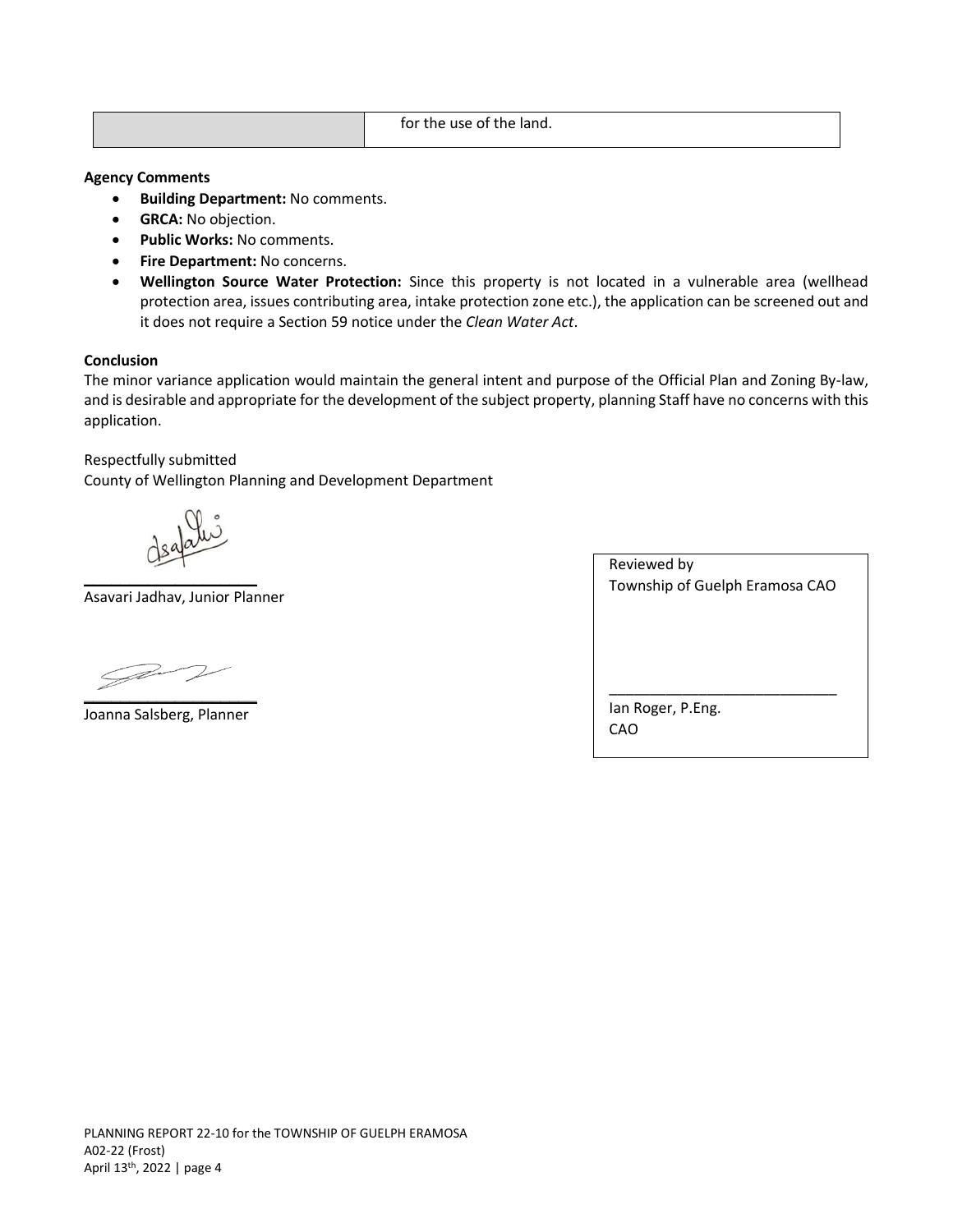**SCHEDULE 1: Sketch provided by the applicant**



PLANNING REPORT 22-10 for the TOWNSHIP OF GUELPH ERAMOSA A02-22 (Frost) April 13<sup>th</sup>, 2022 | page 5